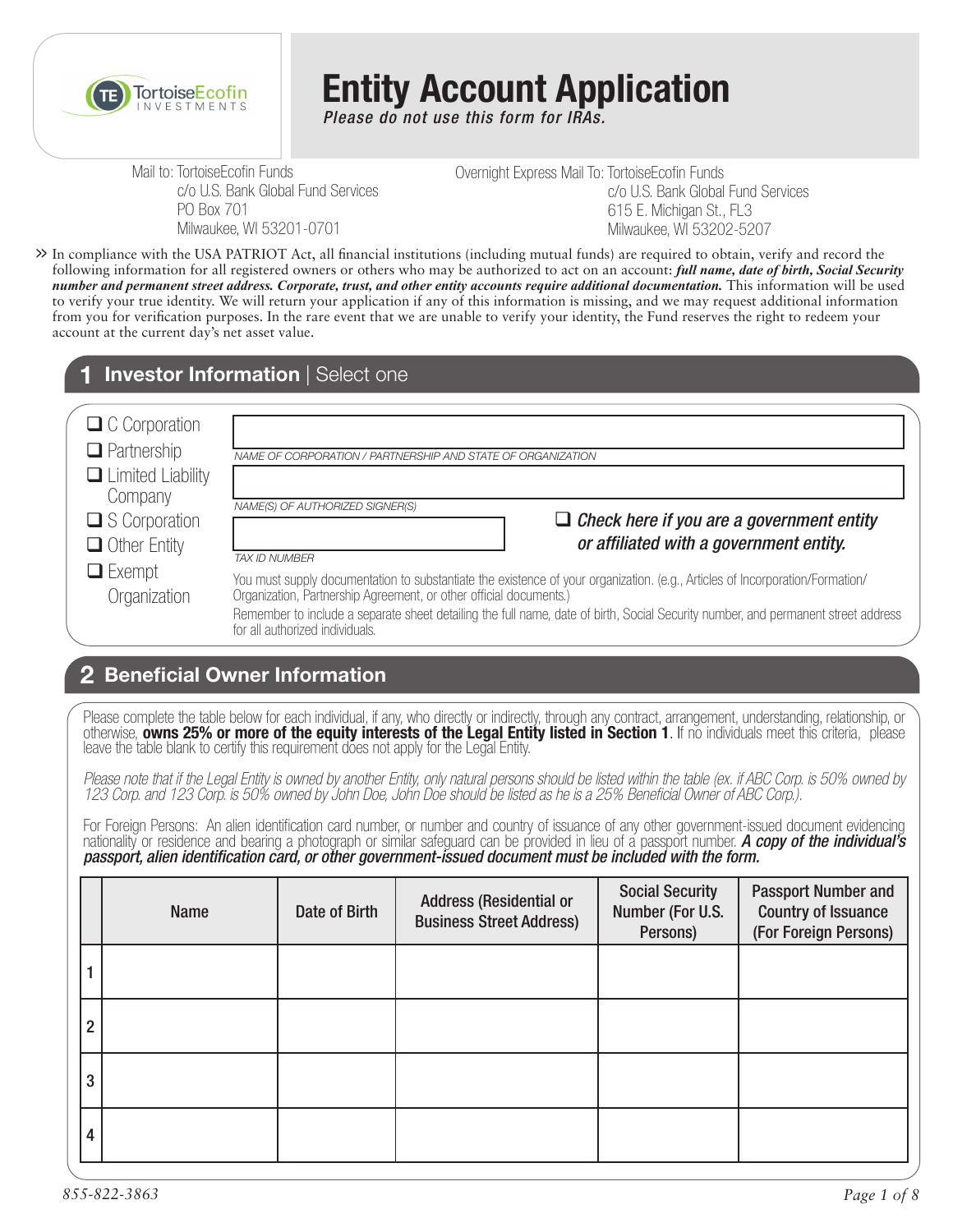#### **3 Controller Information**

Please complete the table below with the requested information for one individual with significant responsibility for managing the Legal Entity listed in Section 1, such as an executive officer or senior manager (ex. Chief Executive Officer, Chief Financial Officer, Chief Operating Officer, Managing Member, General Partner, President, Vice President, Treasurer), or any other individual who regularly performs similar functions (a beneficial owner named in Section 2 can be listed here if appropriate).

For a Foreign Person: An alien identification card number, or number and country of issuance of any other government-issued document evidencing nationality or residence and bearing a photograph or similar safeguard can be provided in lieu of a passport number. *A copy of the individual's passport, alien identification card, or other government-issued document must be included with the form.* 

| <b>Name</b> | Date of Birth | <b>Address (Residential or</b><br><b>Business Street Address)</b> | <b>Social Security</b><br>Number (For U.S.<br>Person) | <b>Passport Number and</b><br><b>Country of Issuance</b><br>(For Foreign Person) |
|-------------|---------------|-------------------------------------------------------------------|-------------------------------------------------------|----------------------------------------------------------------------------------|
|             |               |                                                                   |                                                       |                                                                                  |

#### **4 Permanent Street Address**

*Residential Address or Principal Place of Business - Foreign addresses and P.O. Boxes are not allowed.*

| <b>STREET</b>               | <b>APT / SUITE</b>          |
|-----------------------------|-----------------------------|
|                             |                             |
| CITY                        | STATE ZIP CODE              |
|                             |                             |
| <b>DAYTIME PHONE NUMBER</b> | <b>EVENING PHONE NUMBER</b> |
|                             |                             |

#### *E-MAIL ADDRESS*

#### $\Box$  Duplicate Statement #1

*Complete only if you wish someone other than the account owner(s) to receive duplicate statements.*

| <b>COMPANY NAME</b> |              |             | <b>COMPA</b>  |
|---------------------|--------------|-------------|---------------|
|                     |              |             |               |
| <b>NAME</b>         |              |             | <b>NAME</b>   |
|                     |              |             |               |
| <b>STREET</b>       |              | APT / SUITE | <b>STREET</b> |
|                     |              |             |               |
| <b>CITY</b>         | <b>STATE</b> | ZIP CODE    | <b>CITY</b>   |
|                     |              |             |               |

 Mailing Address\* (if different from Permanent Address) *If completed, this address will be used as the Address of Record for all statements, checks and required mailings. Foreign addresses are not allowed.*

| <b>STREET</b> |       | APT / SUITE |
|---------------|-------|-------------|
|               |       |             |
| <b>CITY</b>   | STATE | ZIP CODE    |

*\* A P.O. Box may be used as the mailing address.*

#### $\Box$  Duplicate Statement #2

*Complete only if you wish someone other than the account owner(s) to receive duplicate statements.*

|              |             | COMPANY NAME  |              |             |
|--------------|-------------|---------------|--------------|-------------|
|              |             |               |              |             |
|              |             | <b>NAME</b>   |              |             |
|              |             |               |              |             |
|              | APT / SUITE | <b>STREET</b> |              | APT / SUITE |
|              |             |               |              |             |
| <b>STATE</b> | ZIP CODE    | <b>CITY</b>   | <b>STATE</b> | ZIP CODE    |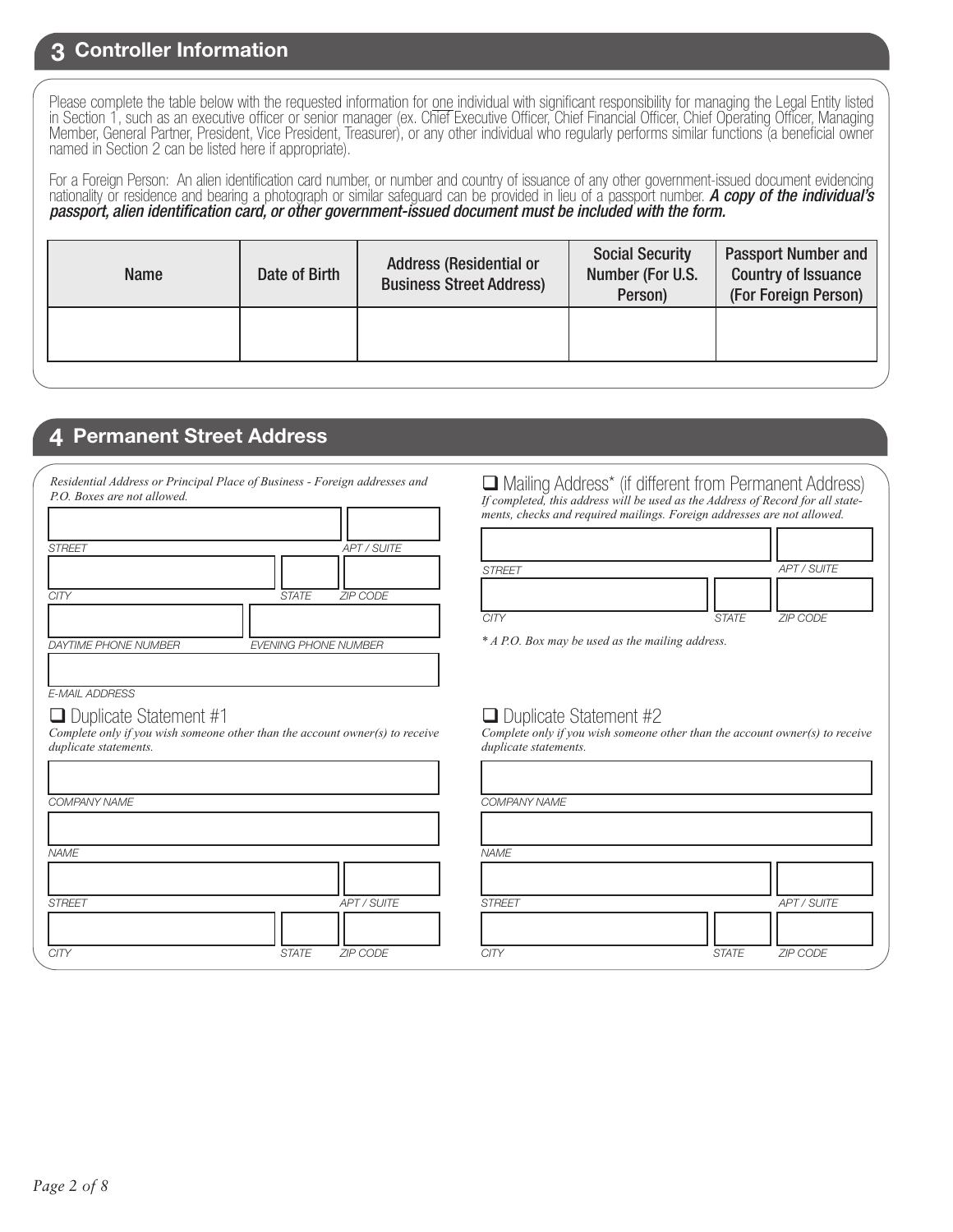# **5 Cost Basis Method**

| The Cost Basis Method you elect applies to all covered shares acquired from January 1, 2012 forward and to all identically registered existing and<br>future accounts you may establish, unless otherwise noted. The Cost Basis Method you select will determine the order in which shares are redeemed<br>and how your cost basis information is calculated and subsequently reported to you and to the Internal Revenue Service (IRS). Please consult<br>your tax advisor to determine which Cost Basis Method best suits your specific situation. If you do not elect a Cost Basis Method,<br>your account will default to Average Cost.<br><b>Primary Method (Select only one)</b><br>$\Box$ Average Cost - averages the purchase price of acquired shares<br>$\Box$ First In, First Out – oldest shares are redeemed first<br>$\Box$ Last In, First Out – newest shares are redeemed first<br>$\Box$ Low Cost – least expensive shares are redeemed first<br>$\Box$ High Cost – most expensive shares are redeemed first<br><b>Loss/Gain Utilization</b> – depletes shares with losses prior to shares with gains and short-term shares prior to long-term shares<br>$\Box$ Specific Lot Identification – you must specify the share lots to be sold at the time of a redemption (This method requires you<br>elect a Secondary Method below, which will be used for systematic redemptions and in the event the lots you designate for a redemption<br>are unavailable.) |                                                                                                          |               |                |              |                 |  |  |
|--------------------------------------------------------------------------------------------------------------------------------------------------------------------------------------------------------------------------------------------------------------------------------------------------------------------------------------------------------------------------------------------------------------------------------------------------------------------------------------------------------------------------------------------------------------------------------------------------------------------------------------------------------------------------------------------------------------------------------------------------------------------------------------------------------------------------------------------------------------------------------------------------------------------------------------------------------------------------------------------------------------------------------------------------------------------------------------------------------------------------------------------------------------------------------------------------------------------------------------------------------------------------------------------------------------------------------------------------------------------------------------------------------------------------------------------------------------------------------|----------------------------------------------------------------------------------------------------------|---------------|----------------|--------------|-----------------|--|--|
| Secondary Method - applies only if Specific Lot Identification was elected as the Primary Method (Select only one)<br>$\Box$ First In, First Out<br>$\Box$ High Cost                                                                                                                                                                                                                                                                                                                                                                                                                                                                                                                                                                                                                                                                                                                                                                                                                                                                                                                                                                                                                                                                                                                                                                                                                                                                                                           |                                                                                                          |               |                |              |                 |  |  |
| $\Box$ Last In, First Out<br><b>□</b> Low Cost                                                                                                                                                                                                                                                                                                                                                                                                                                                                                                                                                                                                                                                                                                                                                                                                                                                                                                                                                                                                                                                                                                                                                                                                                                                                                                                                                                                                                                 | □ Loss/Gain Utilization<br>Note: If a Secondary Method is not elected, First In, First Out will be used. |               |                |              |                 |  |  |
|                                                                                                                                                                                                                                                                                                                                                                                                                                                                                                                                                                                                                                                                                                                                                                                                                                                                                                                                                                                                                                                                                                                                                                                                                                                                                                                                                                                                                                                                                |                                                                                                          |               |                |              |                 |  |  |
| $\boldsymbol{6}$ Investment and Distribution Options                                                                                                                                                                                                                                                                                                                                                                                                                                                                                                                                                                                                                                                                                                                                                                                                                                                                                                                                                                                                                                                                                                                                                                                                                                                                                                                                                                                                                           |                                                                                                          |               |                |              |                 |  |  |
| <b>By check:</b> Make check payable to the TortoiseEcofin Funds.<br>Note: All checks must be in U.S. Dollars drawn on a domestic bank. The Fund will not accept payment in cash or money orders. The Fund does<br>not accept post dated checks or any conditional order or payment. To prevent check fraud, the Fund will not accept third party checks, Treasury<br>checks, credit card checks, traveler's checks or starter checks for the purchase of shares.<br><b><math>\Box</math> By wire:</b> Call 855-822-3863.<br>Note: A completed application is required in advance of a wire.<br><b>Investment Amount</b><br>Capital Gains<br><b>Dividends</b><br>\$1,000,000 minimum - Institutional                                                                                                                                                                                                                                                                                                                                                                                                                                                                                                                                                                                                                                                                                                                                                                            |                                                                                                          |               |                |              |                 |  |  |
| Tortoise MLP & Pipeline                                                                                                                                                                                                                                                                                                                                                                                                                                                                                                                                                                                                                                                                                                                                                                                                                                                                                                                                                                                                                                                                                                                                                                                                                                                                                                                                                                                                                                                        | \$2,500 minimum - A/C Shares                                                                             | Reinvest      | Cash*          | Reinvest     | Cash*<br>$\Box$ |  |  |
| \$<br>1190<br>C Class                                                                                                                                                                                                                                                                                                                                                                                                                                                                                                                                                                                                                                                                                                                                                                                                                                                                                                                                                                                                                                                                                                                                                                                                                                                                                                                                                                                                                                                          |                                                                                                          |               |                |              |                 |  |  |
| Tortoise MLP & Pipeline<br>$\mathcal{L}$<br>1191<br><b>Institutional Class</b>                                                                                                                                                                                                                                                                                                                                                                                                                                                                                                                                                                                                                                                                                                                                                                                                                                                                                                                                                                                                                                                                                                                                                                                                                                                                                                                                                                                                 |                                                                                                          |               |                | $\mathbf{r}$ | ப               |  |  |
| Tortoise MLP & Pipeline<br>1192 $\frac{1}{9}$<br>A Class                                                                                                                                                                                                                                                                                                                                                                                                                                                                                                                                                                                                                                                                                                                                                                                                                                                                                                                                                                                                                                                                                                                                                                                                                                                                                                                                                                                                                       |                                                                                                          | ❏             | ப              | ❏            | ❏               |  |  |
| Tortoise MLP & Energy Income<br>$\beta$<br>5456<br>Fund - A Class                                                                                                                                                                                                                                                                                                                                                                                                                                                                                                                                                                                                                                                                                                                                                                                                                                                                                                                                                                                                                                                                                                                                                                                                                                                                                                                                                                                                              |                                                                                                          | ப             | $\blacksquare$ | ப            | □               |  |  |
| $\Box$ Tortoise MLP & Energy Income<br>$5457$ \$<br>Fund - C Class                                                                                                                                                                                                                                                                                                                                                                                                                                                                                                                                                                                                                                                                                                                                                                                                                                                                                                                                                                                                                                                                                                                                                                                                                                                                                                                                                                                                             |                                                                                                          | ❏             | ப              | ❏            | ❏               |  |  |
| $\Box$ Tortoise MLP & Energy Income<br>$5458$ \$<br>Fund - I Class                                                                                                                                                                                                                                                                                                                                                                                                                                                                                                                                                                                                                                                                                                                                                                                                                                                                                                                                                                                                                                                                                                                                                                                                                                                                                                                                                                                                             |                                                                                                          | $\mathcal{L}$ |                |              | ப               |  |  |
| Ecofin Global Renewables Infrastructure \$<br>Fund - Institutional Class<br>5573                                                                                                                                                                                                                                                                                                                                                                                                                                                                                                                                                                                                                                                                                                                                                                                                                                                                                                                                                                                                                                                                                                                                                                                                                                                                                                                                                                                               |                                                                                                          | ❏             |                | ❏            | ❏               |  |  |
| Ecofin Global Renewables Infrastructure \$<br>Fund - A Class 5574                                                                                                                                                                                                                                                                                                                                                                                                                                                                                                                                                                                                                                                                                                                                                                                                                                                                                                                                                                                                                                                                                                                                                                                                                                                                                                                                                                                                              |                                                                                                          | H             |                |              | l 1             |  |  |
| Ecofin Global Energy Transition<br>$5678$ \$<br>Fund - Inst. Class                                                                                                                                                                                                                                                                                                                                                                                                                                                                                                                                                                                                                                                                                                                                                                                                                                                                                                                                                                                                                                                                                                                                                                                                                                                                                                                                                                                                             |                                                                                                          |               |                |              | ப               |  |  |
| $\Box$ Ecofin Global Energy Transition<br>5679 \$<br>Fund - A Class                                                                                                                                                                                                                                                                                                                                                                                                                                                                                                                                                                                                                                                                                                                                                                                                                                                                                                                                                                                                                                                                                                                                                                                                                                                                                                                                                                                                            |                                                                                                          | □             | □              | ❏            | ❏               |  |  |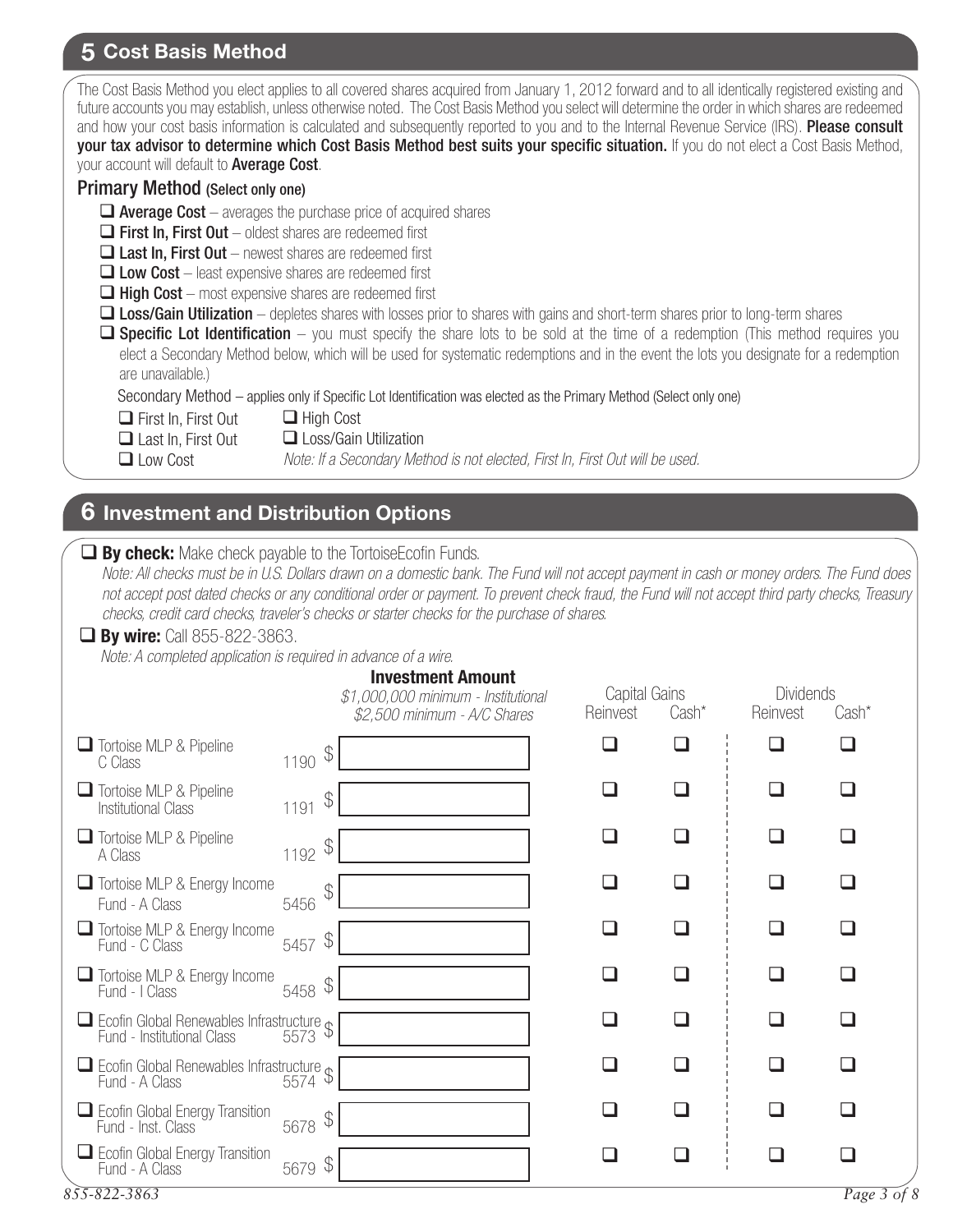| 6 Investment and Distribution Options continued                                                                                                                                                                                                                                                                                                                                                                                                           |                                                                                                      |       |                                                                                            |
|-----------------------------------------------------------------------------------------------------------------------------------------------------------------------------------------------------------------------------------------------------------------------------------------------------------------------------------------------------------------------------------------------------------------------------------------------------------|------------------------------------------------------------------------------------------------------|-------|--------------------------------------------------------------------------------------------|
| <b>Investment Amount</b><br>\$1,000,000 minimum - Institutional<br>\$2,500 minimum - A/C Shares<br>$\Box$ Ecofin Sustainable Water Fund<br>\$<br>5732<br>A Class<br>$\Box$ Ecofin Sustainable Water Fund<br>$\mathbb{S}$<br>5733<br>Institutional Class<br>*Cash distribution should be paid by (select one): $\Box$ Check to Address of Record $\Box$ ACH to Bank of Record                                                                              | Capital Gains<br>Reinvest<br>If nothing is selected, capital gains and dividends will be reinvested. | Cash* | <b>Dividends</b><br>Reinvest<br>Cash*<br>Valid Voided Check or Savings Deposit Slip Needed |
| <b>7 Automatic Investment Plan (AIP)</b>                                                                                                                                                                                                                                                                                                                                                                                                                  |                                                                                                      |       |                                                                                            |
| Your signed Application must be received at least 7 business days prior to initial transaction.<br>If you choose this option, funds will be automatically transferred from your bank account. Please attach a voided check or savings<br>deposit slip to Section 10 of this application. We are unable to debit mutual fund or pass-through ("for further credit") accounts.<br><b>Draw money for my AIP (check one):</b> $\Box$ Monthly $\Box$ Quarterly |                                                                                                      |       |                                                                                            |

| \$100 minimum                                                                |      |                        | If no option is selected, the frequency will default to monthly. |                      |
|------------------------------------------------------------------------------|------|------------------------|------------------------------------------------------------------|----------------------|
| <b>Tortoise MLP &amp; Pipeline</b><br>C Class                                | 1190 |                        |                                                                  |                      |
|                                                                              |      | <b>AMOUNT PER DRAW</b> | <b>AIP START MONTH</b>                                           | <b>AIP START DAY</b> |
| Tortoise MLP & Pipeline<br><b>Institutional Class</b>                        | 1191 |                        |                                                                  |                      |
|                                                                              |      | <b>AMOUNT PER DRAW</b> | <b>AIP START MONTH</b>                                           | <b>AIP START DAY</b> |
| Tortoise MLP & Pipeline<br>A Class                                           | 1192 |                        |                                                                  |                      |
|                                                                              |      | <b>AMOUNT PER DRAW</b> | <b>AIP START MONTH</b>                                           | <b>AIP START DAY</b> |
| Tortoise MLP & Energy Income<br>Fund - A Class                               | 5456 |                        |                                                                  |                      |
|                                                                              |      | <b>AMOUNT PER DRAW</b> | <b>AIP START MONTH</b>                                           | <b>AIP START DAY</b> |
| Tortoise MLP & Energy Income<br>Fund - C Class                               | 5457 |                        |                                                                  |                      |
|                                                                              |      | <b>AMOUNT PER DRAW</b> | <b>AIP START MONTH</b>                                           | <b>AIP START DAY</b> |
| Tortoise MLP & Energy Income<br>Fund - I Class                               | 5458 |                        |                                                                  |                      |
|                                                                              |      | <b>AMOUNT PER DRAW</b> | <b>AIP START MONTH</b>                                           | <b>AIP START DAY</b> |
| $\Box$ Ecofin Global Renewables Infrastructure<br>Fund - Institutional Class | 5573 |                        |                                                                  |                      |
|                                                                              |      | AMOUNT PER DRAW        | <b>AIP START MONTH</b>                                           | AIP START DAY        |
| Ecofin Global Renewables Infrastructure<br>Fund - A Class                    | 5574 |                        |                                                                  |                      |
|                                                                              |      | AMOUNT PER DRAW        | <b>AIP START MONTH</b>                                           | AIP START DAY        |
| Ecofin Global Energy Transition<br>Fund - Institutional Class                | 5678 |                        |                                                                  |                      |
|                                                                              |      | <b>AMOUNT PER DRAW</b> | <b>AIP START MONTH</b>                                           | <b>AIP START DAY</b> |
| $\Box$ Ecofin Global Energy Transition<br>Fund - A Class                     | 5679 |                        |                                                                  |                      |
|                                                                              |      | AMOUNT PER DRAW        | <b>AIP START MONTH</b>                                           | AIP START DAY        |
| Ecofin Sustainable Water Fund<br>A Class                                     | 5732 |                        |                                                                  |                      |
|                                                                              |      | <b>AMOUNT PER DRAW</b> | <b>AIP START MONTH</b>                                           | AIP START DAY        |
| Ecofin Sustainable Water Fund<br><b>Institutional Class</b>                  | 5733 |                        |                                                                  |                      |
| Dlange League for probabilities to                                           |      | <b>AMOUNT PER DRAW</b> | <b>AIP START MONTH</b>                                           | <b>AIP START DAY</b> |

*Please keep in mind that:*

• There is a fee if the automatic purchase cannot be made (assessed by redeeming shares from your account).

• Participation in the plan will be terminated upon redemption of all shares.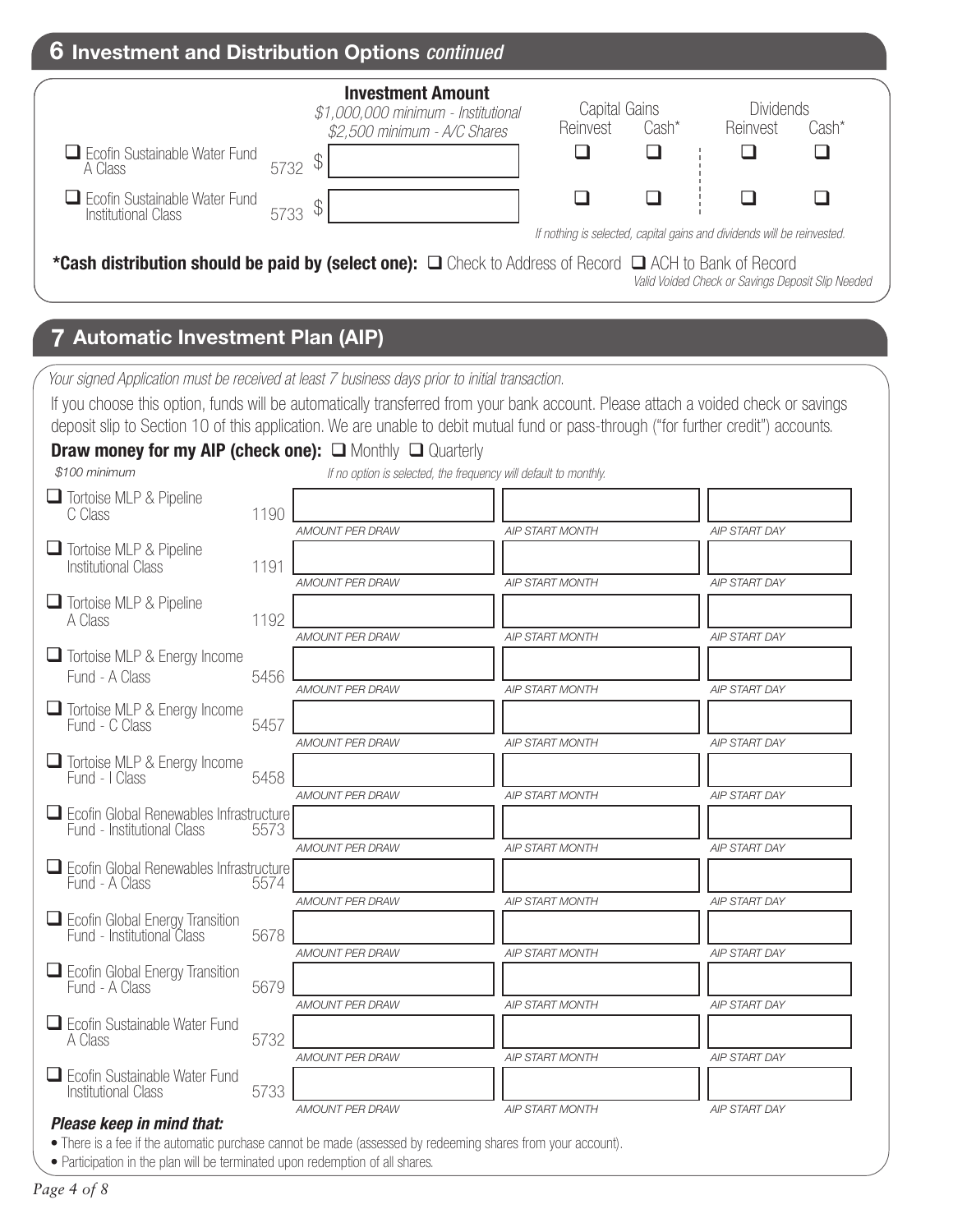## **8 Telephone Options**

*Should you wish to add the options at a later date, a signature guarantee may be required. Please refer to the prospectus or call our shareholder services department for more information.*

You have the ability to make telephone purchases\*, redemptions\* or exchanges per the prospectus by checking the box below. See the prospectus for minimum and maximum amounts.

*\* You must provide bank instructions and a voided check or savings deposit slip in Section 10.* 

#### **I accept telephone transaction privileges.**

#### **9 Systematic Withdrawal Plan (SWP)**

*Your signed Application must be received at least 15 calendar days prior to initial transaction.*

System Withdrawal Plan (SWP) \$100 minimum and \$10,000 account value minimum – permits the automatic withdrawal of funds.

 $\Box$  Payments will be mailed to address in Section 4

 Payments will be deposited directly into your bank account. Please attach a voided check or savings deposit slip to Section 10 of this application. We are unable to credit mutual fund or pass-through ("for further credit") accounts.

**Make payments**  $\Box$  Monthly  $\Box$  Quarterly  $\Box$  Annually starting with the month given here:

| Tortoise MLP & Pipeline<br>C Class                                           | 1190 | <b>AMOUNT PER DRAW</b> | <b>SWP START MONTH</b> | <b>SWP START DAY</b> |
|------------------------------------------------------------------------------|------|------------------------|------------------------|----------------------|
| Tortoise MLP & Pipeline<br><b>Institutional Class</b>                        | 1191 |                        |                        |                      |
| Tortoise MLP & Pipeline<br>A Class                                           | 1192 | <b>AMOUNT PER DRAW</b> | <b>SWP START MONTH</b> | <b>SWP START DAY</b> |
| $\Box$ Tortoise MLP & Energy Income<br>Fund - A Class                        | 5456 | <b>AMOUNT PER DRAW</b> | <b>SWP START MONTH</b> | <b>SWP START DAY</b> |
| $\Box$ Tortoise MLP & Energy Income<br>Fund - C Class                        | 5457 | AMOUNT PER DRAW        | <b>SWP START MONTH</b> | SWP START DAY        |
| $\Box$ Tortoise MLP & Energy Income                                          |      | <b>AMOUNT PER DRAW</b> | <b>SWP START MONTH</b> | <b>SWP START DAY</b> |
| Fund - I Class                                                               | 5458 | AMOUNT PER DRAW        | <b>SWP START MONTH</b> | <b>SWP START DAY</b> |
| $\Box$ Ecofin Global Renewables Infrastructure<br>Fund - Institutional Class | 5573 |                        |                        |                      |
| $\Box$ Ecofin Global Renewables Infrastructure<br>Fund - A Class             | 5574 | <b>AMOUNT PER DRAW</b> | <b>SWP START MONTH</b> | SWP START DAY        |
|                                                                              |      | AMOUNT PER DRAW        | <b>SWP START MONTH</b> | SWP START DAY        |
| Ecofin Global Energy Transition<br>Fund - Institutional Class                | 5678 | <b>AMOUNT PER DRAW</b> | <b>SWP START MONTH</b> | <b>SWP START DAY</b> |
| $\Box$ Ecofin Global Energy Transition<br>Fund - A Class                     | 5679 |                        |                        |                      |
| $\Box$ Ecofin Sustainable Water Fund                                         |      | <b>AMOUNT PER DRAW</b> | <b>SWP START MONTH</b> | <b>SWP START DAY</b> |
| A Class                                                                      | 5732 | AMOUNT PER DRAW        | <b>SWP START MONTH</b> | SWP START DAY        |
| $\Box$ Ecofin Sustainable Water Fund<br><b>Institutional Class</b>           | 5733 | <b>AMOUNT PER DRAW</b> | <b>SWP START MONTH</b> | <b>SWP START DAY</b> |
|                                                                              |      |                        |                        |                      |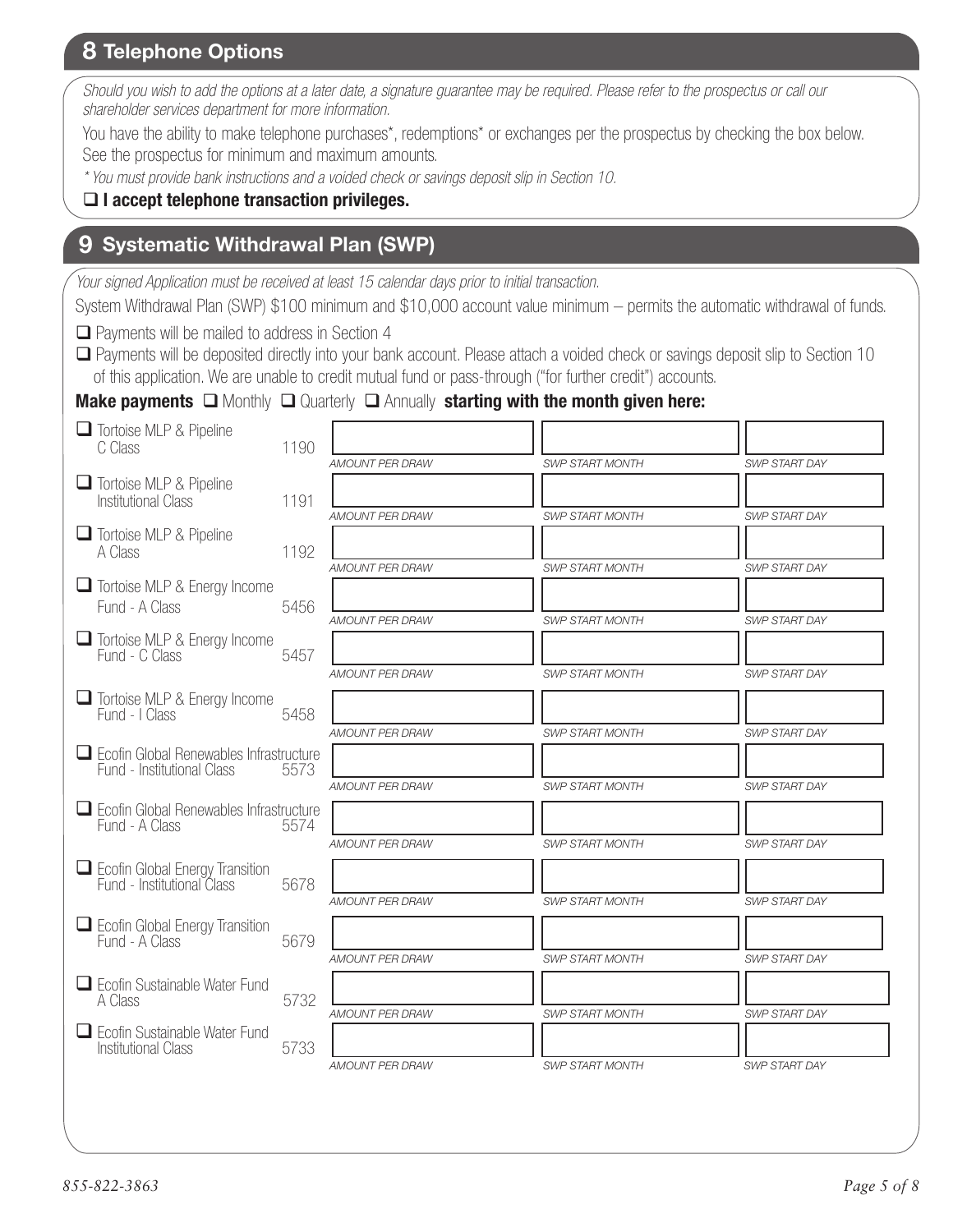# **10 Bank Information**

| If you selected any options which<br>require banking information,<br>please attach a voided check<br>or preprinted savings deposit<br>slip. We are unable to debit or<br>credit mutual fund, or pass-<br>through ("for further credit")<br>accounts. Please contact your<br>financial institution to determine<br>if it participates in the Automated<br>Clearing House System (ACH). | John Doe<br>Jane Doe<br>123 Main St.<br>Anytown, USA 12345<br>Pay to the order of<br>Merr<br>1、第三三五月三川后夕通时<br>: 123456785678 |  |
|---------------------------------------------------------------------------------------------------------------------------------------------------------------------------------------------------------------------------------------------------------------------------------------------------------------------------------------------------------------------------------------|------------------------------------------------------------------------------------------------------------------------------|--|
|                                                                                                                                                                                                                                                                                                                                                                                       |                                                                                                                              |  |

# **11 Letter of Intent**

 I agree to the terms of the Letter of Intent set forth in the prospectus. Although I am not obligated to do so, it is my intention to invest over a 13-month period in shares of the TortoiseEcofin Funds on which a sales load has been paid an aggregate amount equal to at least:

|  |  | $\Box$ \$50,000 $\Box$ \$100,000 $\Box$ \$250,000 $\Box$ \$500,000 $\Box$ \$1,000,000 |
|--|--|---------------------------------------------------------------------------------------|
|  |  |                                                                                       |

## **12 Right of Accumulation**

A reduced sales load applies to any purchase of the TortoiseEcofin Funds shares, sold with a sales load, where an investor's thencurrent investment is \$50,000 or more. If you have additional TortoiseEcofin Funds accounts, please list them here:

Existing Account Number(s):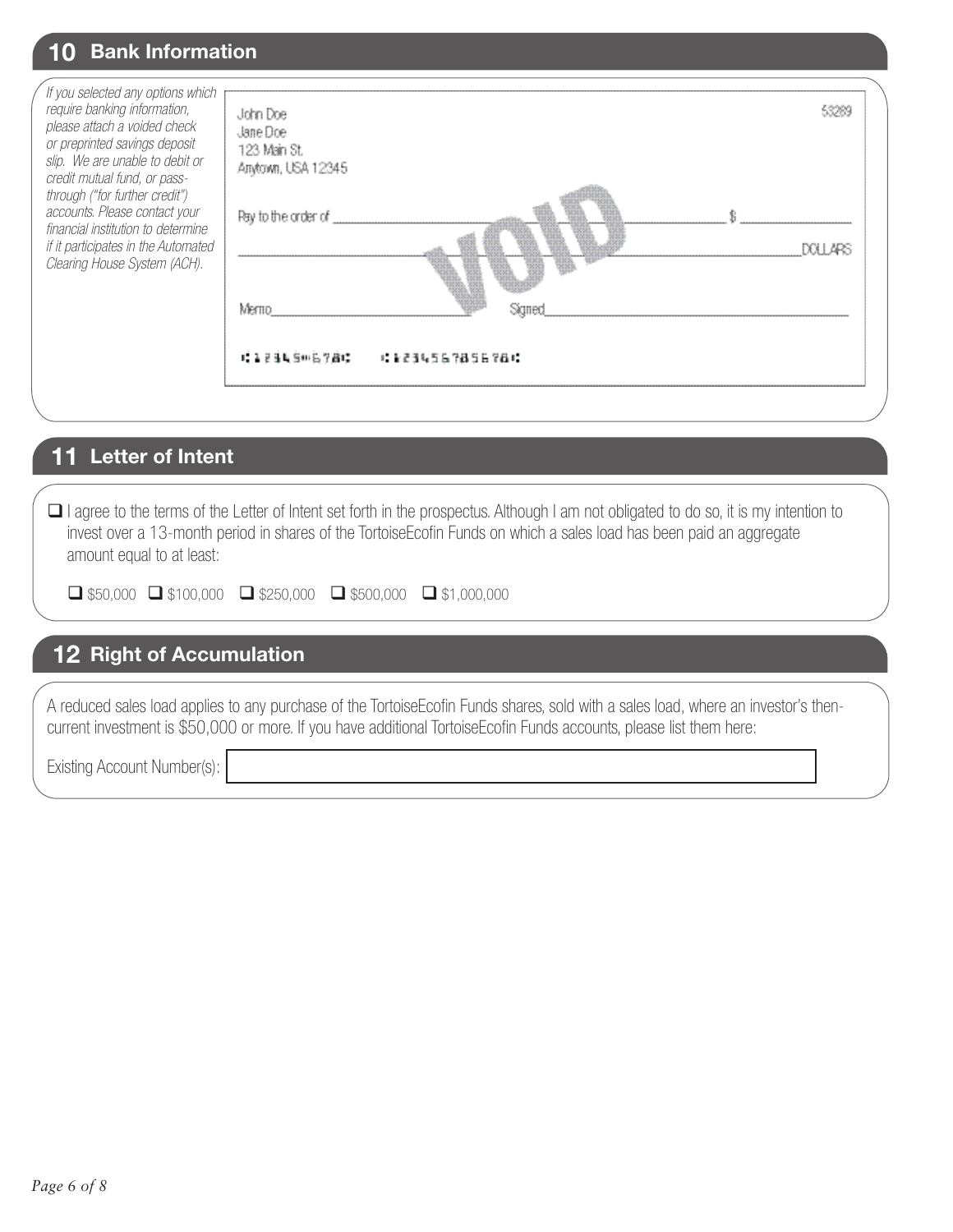#### **13 Signature and Certification Required by the Internal Revenue Service**

I have received and understand the prospectus for the TortoiseEcofin Funds (the "Funds"). I understand the Fund's investment objectives and policies and agree to be bound by the terms of the prospectus. I acknowledge and consent to the householding (i.e. consolidation of mailings) of regulatory documents such as prospectuses, shareholder reports, proxies, and other similar documents. I may contact the Funds to revoke my consent. I agree to notify the Funds of any errors or discrepancies within 45 days after the date of the statement confirming a transaction. The statement will be deemed to be correct, and the Fund and its transfer agent shall not be liable if I fail to notify the Fund within such time period. I certify that I am of legal age and have legal capacity to make this purchase.

The Fund, its transfer agent, and any officers, directors, employees, or agents of these entities (collectively "TortoiseEcofin Funds") will not be responsible for banking system delays beyond their control. By completing the banking sections of this application, I authorize my bank to honor all entries to my bank account initiated through U.S. Bank, N.A., on behalf of the applicable Fund. The TortoiseEcofin Funds will not be liable for acting upon instruction believed to be genuine and in accordance with the procedures described in the prospectus or the rules of the Automated Clearing House. When AIP or Telephone Purchase transactions are presented, sufficient collected funds must be in my account to pay them. I agree that my bank's treatment and rights to respect each entry shall be the same as if it were signed by me personally. I agree that if any such entries are dishonored with good or sufficient cause, my bank shall be under no liability whatsoever. I further agree that any such authorization, unless previously terminated by my bank in writing, is to remain in effect until the Fund's transfer agent receives and has had reasonable amount of time to act upon a written notice of revocation.

Your mutual fund account may be transferred to your state of residence if no activity occurs within your account during the inactivity period specified in your State's abandoned property laws.

**Under penalty of perjury, I certify that (1) the Social Security or taxpayer identification number shown on this form is my correct taxpayer identification number, and (2) I am not subject to backup withholding as a result of either being exempt from backup withholding, not being notified by the IRS of a failure to report all interest or dividends, or the IRS has notified me that I am no longer subject to backup withholding, and (3) I am a U.S. person (including a U.S. resident alien), and (4) I am exempt from FATCA reporting.** *(Cross out item 2 above if you have been notified by the IRS that you are currently subject to backup withholding due to a failure to report all interest and dividends.)*

**The IRS does not require your consent to any provision of this document other than the certifications required to avoid backup withholding. I hereby certify that to the best of my knowledge, the information provided about me, and the information provided about the beneficial owner(s) and/or the individual with control over the legal entity is complete and correct.** 

*PRINTED NAME OF AUTHORIZED SIGNER*

*SIGNATURE OF AUTHORIZED SIGNER DATE (MM/DD/YYYY)*

# **14 Dealer Information**

| <b>DEALER NAME</b>                     | <b>FIRST NAME</b><br>M.I.<br>REPRESENTATIVE'S LAST NAME |
|----------------------------------------|---------------------------------------------------------|
| <b>DEALER'S ID</b><br><b>BRANCH ID</b> | <b>REPRESENTATIVE'S ID</b>                              |
| <b>DEALER HEAD OFFICE INFORMATION:</b> | <b>REPRESENTATIVE BRANCH OFFICE INFORMATION:</b>        |
|                                        |                                                         |
| ADDRESS                                | CODE<br><b>ADDRESS</b>                                  |
|                                        |                                                         |
| CITY / STATE / ZIP                     | CITY / STATE / ZIP                                      |
| <b>TELEPHONE NUMBER</b>                | <b>TELEPHONE NUMBER</b>                                 |

# **Before you mail, have you:**

**!**

Completed all USA PATRIOT Act required information?

- Tax ID Number in Section 1?
- Permanent street address in Section 4?

Enclosed your check made payable to TortoiseEcofin Funds?

- $\Box$  Included a voided check or savings deposit slip, if applicable?
- $\Box$  Signed your application in Section 13?

 $\Box$  Enclosed additional documentation, if applicable?

**For additional information please call toll-free 855-822-3863 or visit us on the web at www.tortoiseecofin.com**